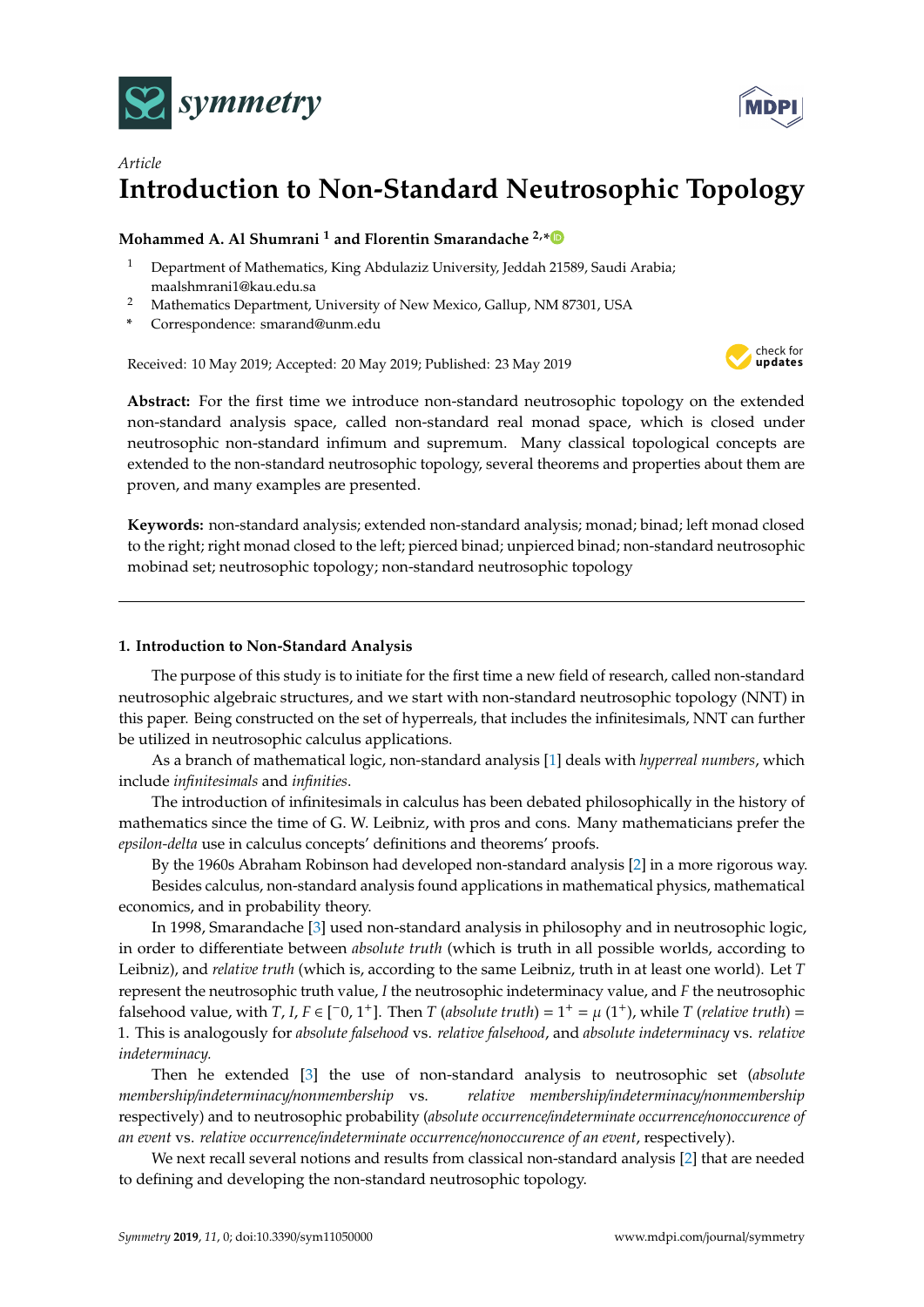The set *R\** of *nonstandard reals* (or *hyperreals*) is the generalization of the real numbers (*R*). The *transfer principle* states that first-order statements that are valid in *R* are also valid in *R\**.

$$
R^*
$$
 includes the infinites and the infinitesimals, which on the *hyperreal number line* may be represented as  $1/\varepsilon = \omega/1$ . (1)

An *infinite* (or infinite number) ( $\omega$ ) is a number that is greater than anything:

$$
1 + 1 + 1 + \dots + 1
$$
 (for any number of finite terms) (2)

The infinitesimals are reciprocals of infinites.

An *infinitesimal* (or infinitesimal number) (ε) is a number ε such that |ε| < 1/*n*, for any non-null positive integer *n*.

An infinitesimal is so small that it cannot be measured, and it is very close to zero.

The infinitesimal in absolute value, is a number smaller than anything nonzero positive number. In calculus one uses the infinitesimals.

By  $R_{+}$ <sup>\*</sup> we denote the set of positive non-zero hyperreal numbers. (3)

*Left Monad* {for simplicity, denoted [\[2\]](#page-12-1) by (−*a*) or only – *a*} was defined as:

$$
\mu(\bar{a}) = (\bar{a}) = \bar{a} = \bar{a} = \{a - x, x \in R_+^* | x \text{ is infinitesimal}\}\
$$
\n(4)

*Right Monad* {for simplicity, denoted [\[2\]](#page-12-1) by (a<sup>+</sup>) or only by a<sup>+</sup>} was defined as:

$$
\mu(a^+) = (a^+) = a^+ = \frac{1}{a} = \{a + x, x \in R_+^* | x \text{ is infinitesimal}\}\tag{5}
$$

 $\mu$  (*a*) is a *monad* (*halo*) of an element  $a \in \mathbb{R}^*$ , which is formed by a subset of numbers infinitesimally close (to the left-hand side, or right-hand side) to *a*.

#### *1.1. Non-Standard Analysis's First Extension*

In 1998, Smarandache [\[3\]](#page-12-2) introduced the pierced binad. *Pierced binad* {for simplicity, denoted by ( $\bar{a}$ <sup>+</sup>) or only <sup>*-a*+</sup>} was defined as:

$$
\mu^{-}(a^{+}) = (-a^{+}) = -a^{+} = \overline{a}^{+} =
$$
\n
$$
= \{a - x, x \in R_{+}^{*} | x \text{ is infinitesimal}\} \cup \{a + x, x \in R_{+}^{*} | x \text{ is infinitesimal}\}
$$
\n
$$
= \{a \pm x, x \in R_{+}^{*} | x \text{ is infinitesimal}\}
$$
\n(6)

This extension was needed in order to be able to do union aggregations of non-standard neutrosophic sets, where a left monad  $\mu$  (<sup>-</sup>a) had to be united with a right monad  $\mu$  (a<sup>+</sup>), as such producing a pierced binad:  $\mu$  (<sup>-</sup>a)  $\cup$   $\mu$  (a<sup>+</sup>) = <sub>N</sub>  $\mu$  (<sup>-</sup>a<sup>+</sup>). Without this pierced binad we would not have been able to define the non-standard neutrosophic operators.

## *1.2. Non-Standard Analysis's Second Extension*

Smarandache [\[4](#page-12-3)[,5\]](#page-12-4) introduced at the beginning of 2019 for the first time, the left monad closed to the right, the right monad closed to the left, and unpierced binad, defined as below:

Left Monad Closed to the Right

$$
\mu(\overline{a}^0) = (\overline{a}^0) = \overline{a}^0 = \{a - x | x = 0, or x \in R_+^* \text{ and } x \text{ is infinitesimal}\} = \mu(\overline{a}) \cup \{a\} = (\overline{a}) \cup \{a\} \tag{7}
$$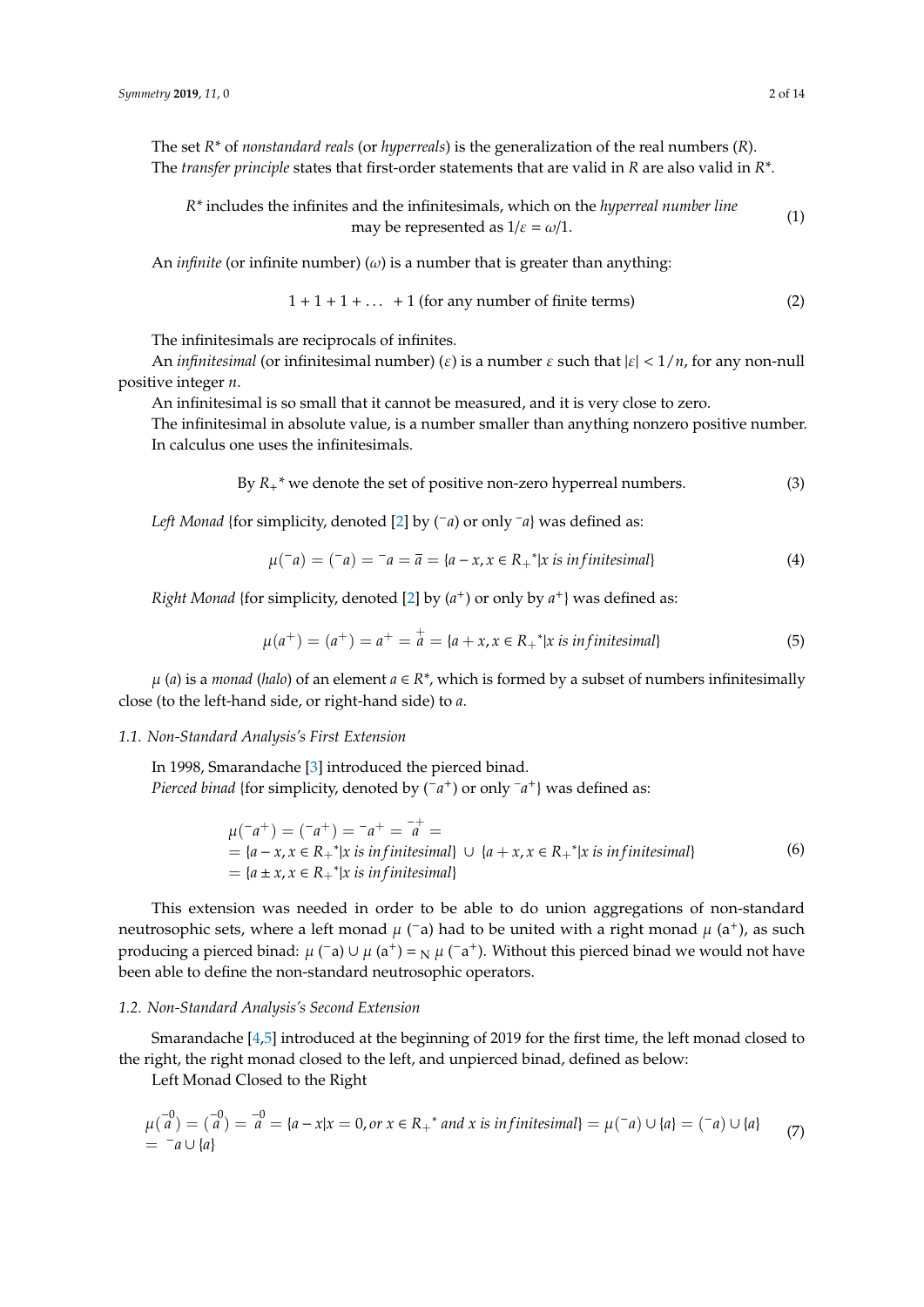Right Monad Closed to the Left

$$
\mu\binom{0+}{a} = \binom{0+}{a} = \binom{0+}{a} = \{a + x | x = 0, \text{ or } x \in R_+^* \text{ and } x \text{ is infinitesimal}\} = \mu(a^+) \cup \{a\} = (a^+) \cup \{a\} \tag{8}
$$

Unpierced Binad

 $\mu({}^{-0+}_{a}) = ({}^{-0+}_{a}) = {}^{-0+}_{a} = {a-x | x \in R_{+}}^{*}$  and x is in finitesimal} ∪ {*a* + *x*| *x* ∈ *R*<sub>+</sub><sup>\*</sup> and x is in finitesimal} ∪ {*a*}  $= {a \pm x|x = 0, or x \in R<sub>+</sub><sup>*</sup> and x is infinitesimal}$  $= \mu({}^-\alpha^+) \cup \{a\} = ({}^-\alpha^+) \cup \{a\} = {}^-\alpha^+ \cup \{a\}$ (9)

Therefore, as seen, the element {*a*} has been included in both the left and right monads, and also in the pierced binad respectively.

All monads and binads are subsets of *R\**.

This second extension was done in order to be able to compute the non-standard aggregation operators (negation, conjunction, disjunction, implication, equivalence) in non-standard neutrosophic logic, set, and probability, and now we need them in non-standard neutrosophic topology.

#### *1.3. The Best Notations for Monads and Binads*

For any standard real number  $a \in R$ , we employ the following notations for monads and binads:

$$
\stackrel{m}{a} \in \{a, \stackrel{-}{a}, \stackrel{-0}{a}, \stackrel{0}{a}, \stackrel{0}{a}, \stackrel{-+}{a}, \stackrel{-0}{a}\} \text{ and by convention } \stackrel{0}{a} = a; \tag{10}
$$

where

$$
m \in \{ ^-, ^-0 , ^+, ^+0 , ^- + , ^{-0+} \} = \{ ^0 , ^-, ^-0 , ^+, ^{+0} , ^- + , ^{-0+} \}; \tag{11}
$$

thus "m" written above the standard real number "a" means: a standard real number (<sup>0</sup>, or nothing above), or a left monad (<sup>-</sup>), or a left monad closed to the right (<sup>-0</sup>), or a right monad (<sup>+</sup>), or a right monad closed to the left  $(0^+)$ , or a pierced binad  $($ <sup>+</sup>), or a unpierced binad  $($ <sup>-0+</sup>) respectively.

Neutrosophic notations will have an index  $_N$  associated to each symbol, for example: the classical symbol < (less than), becomes <  $_N$  (neutrosophically less than, i.e., some indeterminacy is involved, especially with respect to infinitesimals, monads and binads).

Similarly for: ∩ and  $\cap$ <sub>N</sub>, ∧ and  $\land$ <sub>N</sub> etc.

## *1.4. Non-Standard Neutrosophic Inequalities*

We have the following *neutrosophic non-standard inequalities* (taking into account the definitions of infinitesimals, monads and binads):

$$
(\bar{a}) <_{N} a <_{N} (a^{+}) \tag{12}
$$

because

$$
\forall x \in R^*_{+}, a - x < a < a + x \tag{13}
$$

where  $x$  is a (nonzero) positive infinitesimal.

The converse also is true:

$$
(a^+) > N \ a > N \ (-a) \tag{14}
$$

Similarly:

$$
(\bar{a}) \leq N(\bar{a}^+) \leq N(\bar{a}^+) \tag{15}
$$

To prove it, we rely on the fact that  $(\bar{a}^+) = (\bar{a}) \cup (a^+)$  and the number *a* is in between the subsets (on the real number line)  $\bar{a} = (a - \varepsilon, a)$  and  $a^+ = (a, a + \varepsilon)$ , so:

$$
(^{-}a) \leq N(^{-}a) \cup (a^{+}) \geq N(a^{+})
$$
\n(16)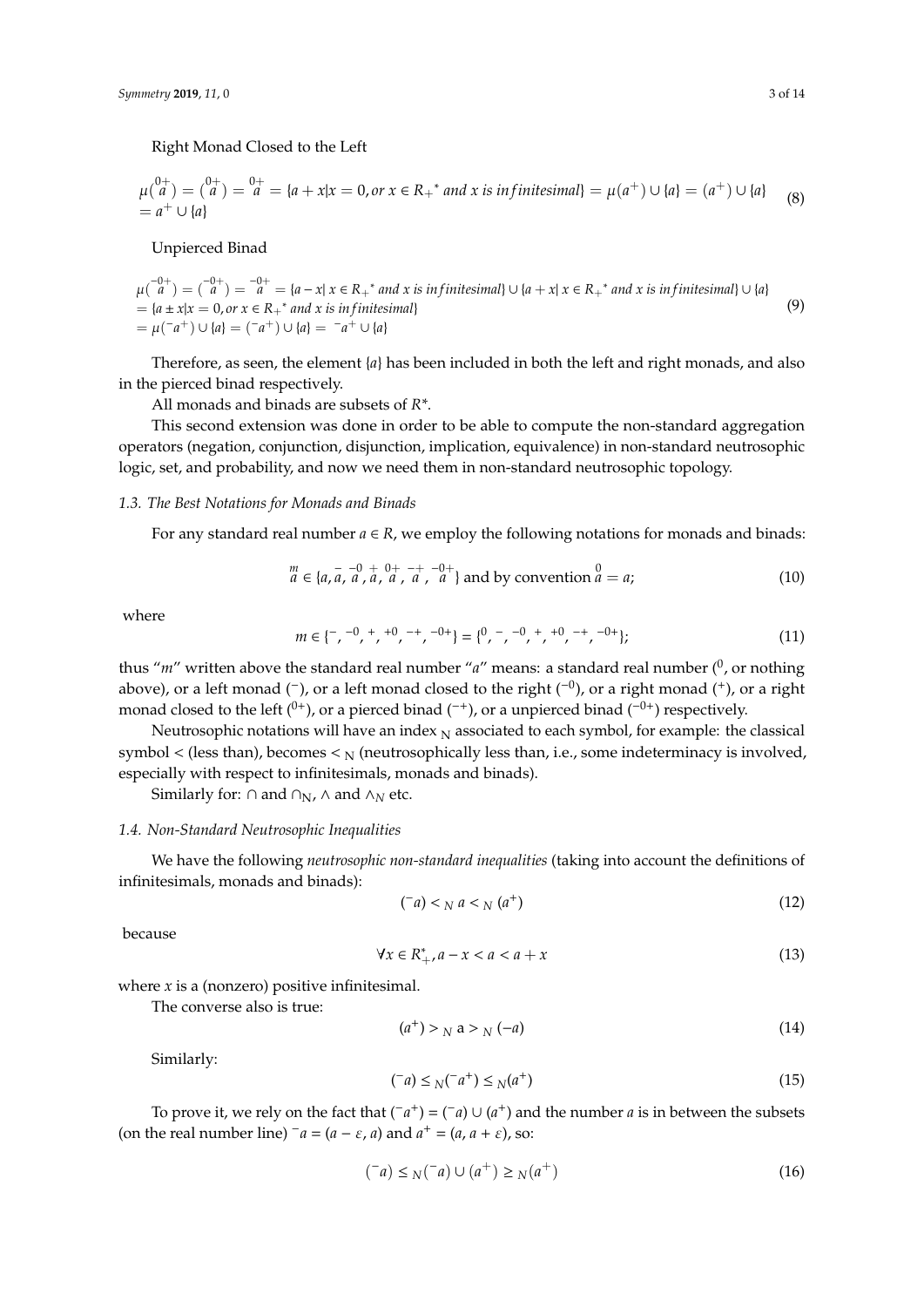Conversely, it is neutrosophically true too:

$$
(a^{+}) \geq N(^{-}a) \cup (a^{+}) \geq N(^{-}a)
$$
\n(17)

Also, 
$$
\bar{a} \leq_N \bar{a} \leq_N a \leq_N a \leq_N \bar{a}^+ \leq_N \bar{a}
$$
 and  $\bar{a} \leq_N \bar{a}^+ \leq_N \bar{a}^+ \leq_N \bar{a}$  (18)

Conversely, they are also neutrosophically true:

$$
\frac{1}{a} \geq_N \frac{0+}{a} \geq_N a \geq_N \frac{-0}{a} \geq_N \frac{-0+}{a} \geq_N \frac{-0+}{a} \geq_N \frac{-+}{a} \geq_N \frac{-}{a} \text{ respectively.}
$$
\n
$$
(19)
$$

Let  $a$ ,  $b$  be two standard real numbers. If  $a > b$ , which is (standard) classical real inequality, then we have:

$$
a >_N (^{-}b), a >_N (b^{+}), a >_N (^{-}b^{+}), a >_N b^{\quad 0}_{\quad \, b} a >_N b^{\quad 0}_{\quad \, b} a >_N b^{\quad -0+};
$$
\n
$$
(20)
$$

$$
(\bar{a}) >_N b, (\bar{a}) >_N (\bar{b}), (\bar{a}) >_N (b^+), (\bar{a}) >_N (\bar{b}^+), \bar{a} >_N \bar{b}, \bar{a} >_N \bar{b}, \bar{a} >_N \bar{b}; \qquad (21)
$$

$$
(a^{+}) >_{N} b, (a^{+}) >_{N} b(^{-}b), (a^{+}) >_{N} b(b^{+}), (a^{+}) >_{N} b(^{-}b^{+}), a^{+} >_{N} \stackrel{-0}{b}, a^{+} >_{N} \stackrel{0}{b}, a^{+} >_{N} \stackrel{-0+}{b};
$$
 (22)

$$
({}^{-}a^{+}) >_{N} b, ({}^{-}a^{+}) >_{N} ({}^{-}b), ({}^{-}a^{+}) >_{N} (b^{+}), ({}^{-}a^{+}) >_{N} ({}^{-}b^{+}), \text{ etc.} \tag{23}
$$

No non-standard order relationship between *a* and (−*a* +),

$$
nor between a and (-0a+).
$$
 (24)

#### *1.5. Neutrosophic Infimum and Neutrosophic Supremum*

#### 1.5.1. Neutrosophic Infimum

Let  $(S, \leq_N)$  be a set, which is neutrosophically partially ordered, and let *M* be a subset of *S*.

The neutrosophic infimum of *M*, denoted by *inf<sup>N</sup>* (*M*), is the neutrosophically greatest element in *S*, which is neutrosophically less than or equal to all elements of *M*.

# 1.5.2. Neutrosophic Supremum

Let  $(S, \le_N)$  be a set, which is neutrosophically partially ordered, and let *M* be a subset of *S*.

The neutrosophic supremum of  $M$ , denoted by  $sup_N(M)$ , is the neutrosophically smallest element in *S*, which is neutrosophically greater than or equal to all elements of *M*.

The neutrosophic infimum and supremum are both extensions of the classical infimum and supremum respectively, using the *transfer principle* from the real set *R* to the neutrosophic real *MoBiNad* set *NRMB* defined below.

## 1.5.3. Property

If  $\frac{m_1}{a}$ , *m*<sup>2</sup> *b* are left monads, right monads, pierced binads, or unpierced monads, then both  $\inf_{N} \{m_1 \atop a$ ,  $\binom{m_2}{b}$  and  $\sup_N \binom{m_1}{a}$ , *m*<sup>2</sup> *b* } are left monads or right monads. (25)

# *1.6. Non-Standard Real MoBiNad Set*

MoBiNad [\[3\]](#page-12-2) etymologically comes from **mo***nad* + **bi***nad*.

Let *R* and *R\** be the set of standard real numbers, and respectively the set of hyper-reals (or non-standard reals) that contains the infinitesimals and infinites.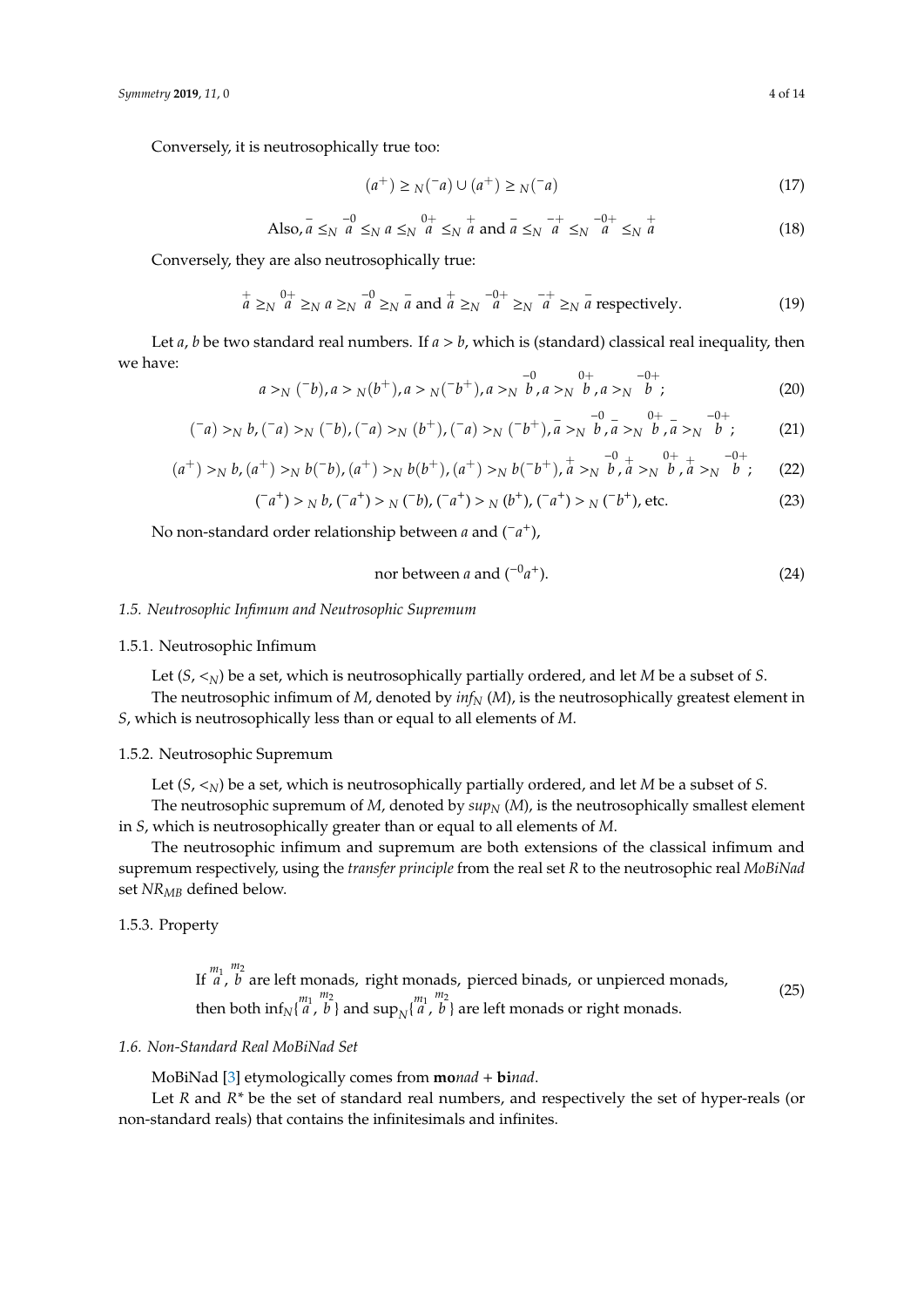The Non-standard Real MoBiNad Set [\[2\]](#page-12-1) is built as follows:

$$
NR_{MB} = N \left\{ \begin{array}{c} \varepsilon, \omega, a, (-a), (-a^0), (a^+), (a^+), (-a^+), (-a^{0+}) \text{ |where } \varepsilon \text{ are infinitesimals,} \\ \text{with } \varepsilon \in \mathbb{R}^*; \omega = 1/\varepsilon \text{ are infinites, with } \omega \in \mathbb{R}^*; \text{and } a \text{ are real numbers, with } a \in \mathbb{R} \end{array} \right\} \tag{26}
$$

or,

$$
NR_{MB} = N\left\{\varepsilon, \omega, \frac{m}{a} \middle| \text{ where } \varepsilon, \omega \in \mathbb{R}^*, \varepsilon \text{ are infinitesimals, } \omega = \frac{1}{\varepsilon} \text{ are infinitesimals;} \quad a \in \mathbb{R}; \text{ and } m \in \{-, -0, +, 0, -+, -0, +\} \tag{27}
$$

As a set, *NRMB* is closed under addition, subtraction, multiplication, division [except division by  $\binom{m}{a}$ , with  $a = 0$  and  $m \in \{-, -0, +0, +, -+, -0, +\}$ , and power

$$
\left\{\begin{pmatrix}m_1\\a\end{pmatrix}^{m_2}\right\}
$$
 with : either  $a > 0$ , or  $a \le 0$  but  $b = \frac{p}{r}$  (irreducible fraction) and  $p$ ,  $r$  are positive integers with  $r$  an odd number.

# *1.7. Remark*

The neutrosophic infimum and neutrosophic maximum are well-defined on the Non-standard Real MoBiNad Set *NR<sub>MB</sub>*, in the sense that we can compute  $inf_N$  and  $sup_N$  of any subset of *NR<sub>MB</sub>*.

#### *1.8. Non-Standard Real Open Monad Unit Interval*

Since there is no relationship of order between *a* and <sup>−</sup>*a*<sup>+</sup>, not between *a* and (<sup>−0</sup>*a*<sup>+</sup>), and we need a total order relationship on the set of non-standard real numbers, we remove all binads and keep only the open left monads and open right monads [we also remove the monads closed to one side].

$$
]^{-}0, 1^{+}[M = {a, \varepsilon, a, a^{+}|a \in [0,1], \varepsilon \in R^{*}, \varepsilon > 0}.
$$
\n(29)

where  $a$  is subunitary real number, and  $\varepsilon$  is an infinitesimal number.

]

The non-standard neutrosophic unit interval ]<sup>−0, 1+</sup>[<sub>*M*</sub> includes the previously defined ]<sup>−0, 1+</sup>[ as follows:

$$
^{-0,1^{+}}[-_{N}(-0)\cup[0,1]\cup(1^{+})\subset_{N}^{-0,1^{+}}[_{M}]
$$
\n(30)

where the index *<sup>M</sup>* means that the interval includes all open monads and infinitesimals between <sup>−</sup><sup>0</sup> and  $1^+$ .

## **2. General Monad Neutrosophic Set**

Let U be a universe of discourse, and S ⊂ U be a subset. Then, a *Neutrosophic Set* is a set for which each element *x* from *S* has a degree of membership (*T*), a degree of indeterminacy (*I*), and a degree of non-membership (*F*), with *T*, *I*, *F* standard or non-standard real monad subsets or infinitesimals, neutrosophically included in or equal to the nonstandard real monad unit interval ]−, <sup>+</sup>[*M*, or

$$
T, I, F \subseteq_N ]^{-} 0, 1^+ [M \tag{31}
$$

where

$$
-0 \leq_N inf_N T + inf_N I + inf_N F \leq_N sup_N T + sup_N I + sup_N F \leq 3^+.
$$
\n(32)

## *2.1. Non-Standard Neutrosophic Set*

Let us consider the above general definition of general neutrosophic set, and assume that at least one of *T*, *I*, or *F* (the neutrosophic components) is a non-standard real monad subset or infinitesimal, neutrosophically included in or equal to ] <sup>−</sup>0, 1+[*M*, where

$$
-0 \leq_N inf_N T + inf_N I + inf_N F \leq_N sup_N T + sup_N I + sup_N F \leq 3^+,
$$
\n(33)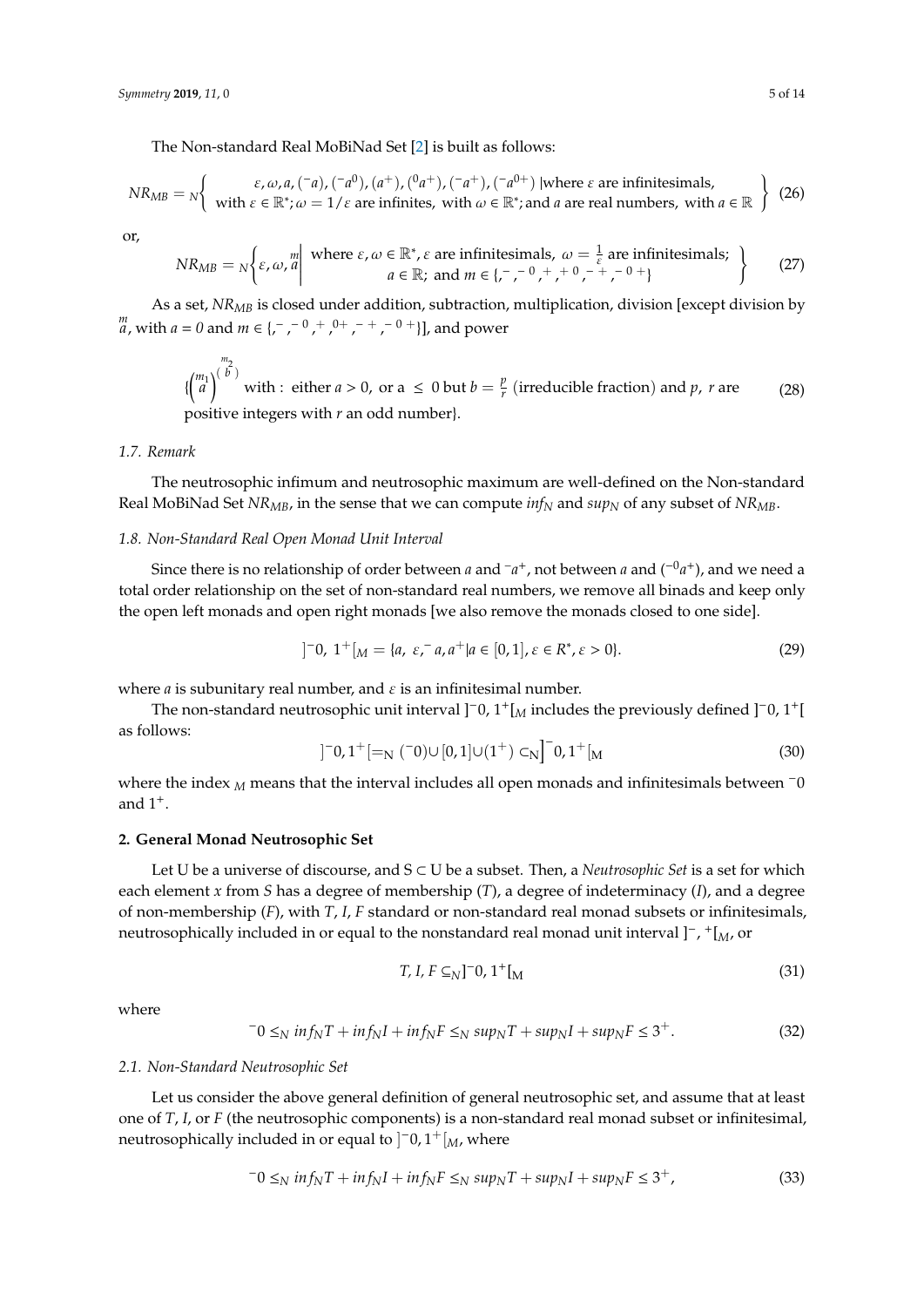we have a non-standard neutrosophic set.

#### *2.2. Non-Standard Fuzzy t-Norm and Fuzzy t-Conorm*

Let  $T_1$ , and  $T_2$ ,  $\in$ ]<sup>-</sup>0, 1<sup>+</sup>[<sub>*M*</sub>, be nonstandard real numbers (infinitesimals, or open monads), or standard (classical) real numbers, such that at least one of them is a non-standard real number.  $T_1$  and *T*<sup>2</sup> are non-standard fuzzy degrees of membership. Then one has:

The non-standard fuzzy t-norms:

$$
T_1/\sqrt{r} T_2 = \inf_N \{T_1, T_2\} \tag{34}
$$

The non-standard fuzzy t-conorms:

$$
T_1 \setminus_F T_2 = \sup_N \{ T_1, T_2 \} \tag{35}
$$

*2.3. Aggregation Operators on Non-Standard Neutrosophic Set*

Let  $T_1$ ,  $I_1$ ,  $F_1$  and  $T_2$ ,  $I_2$ ,  $F_2 \in ]-0$ ,  $1^+$ [<sub>*MB*</sub>, be nonstandard real numbers (infinitesimals, or monads), or standard (classical) real numbers, such that at least one of them is a non-standard real number.

Non-Standard Neutrosophic Conjunction

$$
(T_1, I_1, F_1) \wedge_N (T_2, I_2, F_2) = (T_1 \wedge_F T_2, I_1 \vee_F I_2, F_1 \vee_F F_2) =
$$
  
\n(*inf<sub>N</sub>* (T<sub>1</sub>, T<sub>2</sub>), *sup<sub>N</sub>* (I<sub>1</sub>, I<sub>2</sub>), *sup<sub>N</sub>* (F<sub>1</sub>, F<sub>2</sub>)) (36)

Non-Standard Neutrosophic Disjunctions

$$
(T_1, I_1, F_1) \vee_N (T_2, I_2, F_2) = (T_1 \vee_F T_2, I_1 \wedge_F I_2, F_1 \wedge_F F_2) =
$$
  

$$
(sup_N (T_1, T_2), inf_N (I_1, I_2), inf_N (F_1, F_2))
$$
 (37)

Non-Standard Neutrosophic Complement/Negation We may use the notations  $C_N$  or  $\neg_N$  for the neutrosophic complement.

$$
C_N(T_1, I_1, F_1) = N_{\gamma N}(T_1, I_1, F_1) = N(F_1, I_1, T_1).
$$
\n(38)

Non-Standard Neutrosophic Inclusion/Inequality

$$
(T_1, I_1, F_1) \leq_N (T_2, I_2, F_2) \; \text{iff} \; T_1 \leq_N T_2, I_1 \geq_N I_2, F_1 \geq_N F_2. \tag{39}
$$

Let *A*, *B* ∈ *P* (*X*), if *A* ⊆<sub>*N*</sub> *B* then *B* is called a *neutrosophic superset* of *A*. Non-standard Neutrosophic Equality

$$
(T_1, I_1, F_1) =_N (T_2, I_2, F_2) \; \text{iff} \; (T_1, I_1, F_1) \leq_N (T_2, I_2, F_2) \; \text{and} \; (T_2, I_2, F_2) \leq_N (T_1, I_1, F_1). \tag{40}
$$

Non-Standard Monad Neutrosophic Universe of Discourse We now introduce for the first time the non-standard neutrosophic universe.

**Definition 1.** *A general set U, defined such that each element*  $x \in U$  *has neutrosophic coordinates of the form*  $x(T_x, I_x, F_x)$ , such that  $T_x$  *represents the degree of truth-membership of the element x with respect to set U, I<sub>x</sub> represents the degree of indeterminate-membership of the element x with respect to the set U, and F<sup>x</sup> represents the degree of false-membership of the element x with respect to the set U; where Tx, Ix, and F<sup>x</sup> are non-standard or standard subsets of the neutrosophic real monad set NRM, but at least one of all of them is non-standard (i.e., contains infinitesimals, or open monads).*

Single-Valued Non-Standard Neutrosophic Topology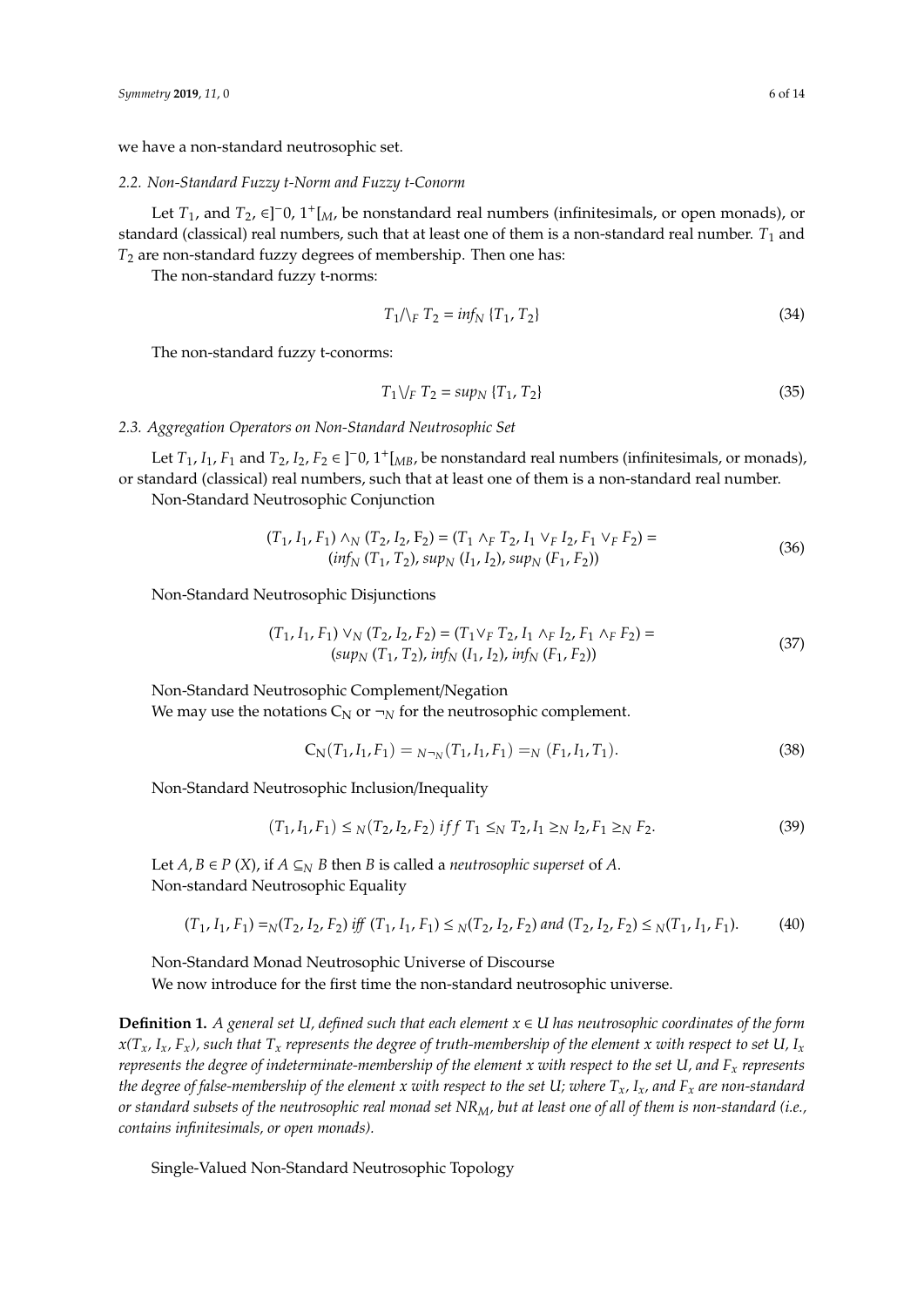Let *U* be a single-valued non-standard neutrosophic universe of discourse, i.e., for all  $x \in U$ , their neutrosophic components *Tx*, *Ix*, *F<sup>x</sup>* are single-values (either real numbers, or infinitesimals, or open monads) belonging to ]−0, 1+[

**Definition 2.** Let X be a non-standard neutrosophic subset of U. The neutrosophic empty-set, denoted by  $\mathbf{0}_N =$ *(* <sup>−</sup>*0, 1*+*, 1*+*), is a set* <sup>Φ</sup>*<sup>N</sup>* <sup>⊂</sup> *<sup>X</sup> whose all elements have the non-standard neutrosophic components equal to (*−*0,*  $1$ <sup> $+$ </sup>,  $1$ <sup> $+$ </sup>). The whole set, denoted by  $1_N = (1^+, -0, -0)$ , is a set W<sub>N</sub> ⊂ X whose all elements have the non-standard *neutrosophic components equal to (1*+*,* <sup>−</sup>*0,* <sup>−</sup>*0).*

**Definition 3.** Let X be a non-standard neutrosophic set. Let  $A = (T_1, I_1, F_1)$  and  $B = (T_2, I_2, F_2)$  be non-standard *neutrosophic numbers. Then:*

$$
A \cap B = (inf_N (T_1, T_2), sup_N (I_1, I_2), sup_N (F_1, F_2))
$$
\n(41)

$$
A \cup B = (supN (T1, T2), infN (I1, I2), infN (F1, F2))
$$
\n(42)

$$
C_{N}A = (F_{1}, I_{1}, T_{1})
$$
\n(43)

**Definition 4.** *Let X be a non-standard neutrosophic set. Let A(X) be the family of all non-standard neutrosophic sets in X. Let* τ ⊆ *A (X) be a family of non-standard neutrosophic sets in X. Then* τ *is called a Non-standard Neutrosophic Topology on X, if it satisfies the following axioms:*

- (i)  $\mathbf{0}_N$  *and*  $\mathbf{1}_N$  *are in*  $\tau$ *.*
- (ii) *The intersection of the elements of any finite subcollection of* τ *is in* τ*.*
- (iii) *The union of the elements of any subcollection of* τ *is in* τ*.*

*The pair (X,* τ*) is called a non-standard neutrosophic topological space. All members of* τ *are called non-standard neutrosophic open sets in X.*

**Example 1.** Let X be a non-standard neutrosophic set. Let  $\tau$  be the set consisting of  $\mathbf{0}_N$  and  $\mathbf{1}_N$ . Then  $\tau$  is a *topology on X. It is called the non-standard neutrosophic trivial topology.*

**Example 2.** Let X be a non-standard neutrosophic set. Let A be a non-standard neutrosophic set in X. Let  $\tau$  =  ${a_N, 1_N, A}$ . Then it can be easily shown that  $\tau$  *is a topology on* X.

**Example 3.** *Let X be a non-standard neutrosophic set. Let A and B be non-standard neutrosophic sets in X such that A is a neutrosophic superset of B. Let*  $\tau = {\bf 0}_N$ ,  ${\bf 1}_N$ , A, B}. Then since  $A \cap B = B$  and  $A \cup B = A$  we deduce *that* τ *is a topology on X.*

**Example 4.** *Let X be a non-standard neutrosophic set. Suppose we have a nested sequence*

$$
A_1 \subseteq A_2 \subseteq A_3 \subseteq \ldots \subseteq A_{n-1} \subseteq A_n \subseteq \tag{44}
$$

*of non-standard neutrosophic sets in X such that each A<sup>n</sup> is a neutrosophic superset of An*−*<sup>1</sup> for each*

$$
n\in\{1,2,3,\cdots\}.
$$

Let  $\tau = \{0_N, 1_N, A_n: n \in N\}$ . Then since  $A_i \cap_N A_j = A_i$  and  $A_i \cup_N A_j = A_j$  for each i less than j, we deduce *that* τ *is a topology on X.*

**Example 5.** *Let X be a non-standard neutrosophic infinite set:*

$$
X = \left(x_{m,n,p} \left( \left( 0.7 \right)^m, \left( 0.2 \right)^n, \left( 0.6 \right)^p \right), x_{m,n,p} \in X; m, n, p \in \{1, 2, \ldots\} \right) \tag{45}
$$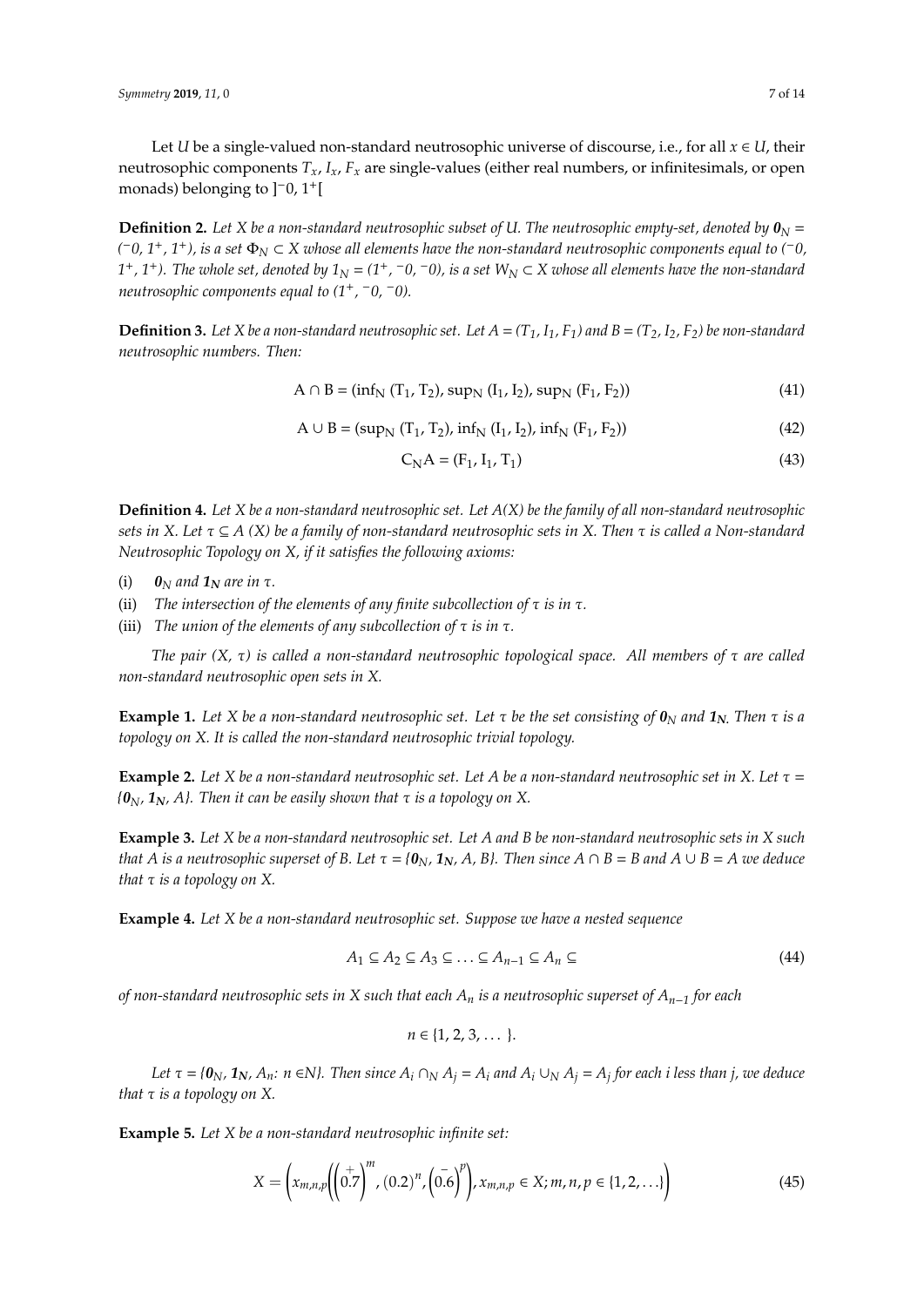*Let M<sup>100</sup> be a family of subsets of X, such that each member Am,n,<sup>p</sup> of the family has:*

$$
m, n, p \in \{1, 2, \dots, 100\}.
$$
 (46)

*Then*  $\tau = \{0_N, 1_N, M_{100}\}$  *is a non-standard neutrosophic topology.* 

**Proof.** Any monad  $\binom{m}{a}$  raised to the integer power  $k > 0$ , is equal to the monad of  $a^k$ .

$$
\begin{pmatrix} m \\ a \end{pmatrix}^k = \begin{pmatrix} m \\ a^k \end{pmatrix} \tag{47}
$$

Let's consider two non-standard neutrosophic elements from *X*:

$$
x_{m_1,n_1,p_1} \left( \left( 0.7 \right)^{m_1}, (0.2)^{n_1}, \left( 0.6 \right)^{p_1} \right) \text{ and } x_{m_2,n_2,p_2} \left( \left( 0.7 \right)^{m_2}, (0.2)^{n_2}, \left( 0.6 \right)^{p_2} \right) \tag{48}
$$

where

$$
m_1, n_1, p_1, m_2, n_2, p_2 \in \{1, 2, \dots, 100\}.
$$
 (49)

It is sufficient to prove that their non-standard neutrosophic finite intersection and the random union of elements from  $M_{100}$  are in  $M_{100}$ .

$$
x_{m_1,n_1,p_1} \cap_N x_{m_2,n_2,p_2} =_N \left( \inf_N \{ \left( 0.7 \right)^{m_1}, \left( 0.7 \right)^{m_2} \},
$$
  
\n
$$
SUP_N \{ (0.2)^{n_1}, (0.2)^{n_2} \}, SUP_N \{ \left( 0.6 \right)^{p_1}, \left( 0.6 \right)^{p_2} \})
$$
  
\n
$$
= \left( \left( 0.7 \right)^{\max\{m_1, m_2\}}, (0.2)^{\min\{n_1, n_2\}}, \left( 0.6 \right)^{\min\{p_1, p_2\}} \right) \in M_{100}
$$
\n(50)

because also  $max\{m_1, m_2\}$ ,  $min\{n_1, n_2\}$ ,  $min\{p_1, p_2\}$  ∈  $M_{100}$ . (51)

$$
m, n, p \in (\psi_1, \psi_2, \psi_3) \subseteq \{1, 2, \dots, 100\}^3 \{x_{m, n, p} \left( \left( 0.7 \right)^m, (0.2)^n, \left( 0.6 \right)^p \right) \}
$$
  
= 
$$
\left( \left( 0.7 \right)^{\min\{m, m \in \psi_1\}}, (0.2)^{\max\{n, n \in \psi_2\}}, \left( 0.6 \right)^{\max\{p, p \in \psi_3\}} \right) \in M_{100}
$$
 (52)

 $\Box$ 

**Definition 5.** *Let X be a non-standard neutrosophic set. Suppose that* τ *and* τ*' are two topologies on X such that*  $\tau \subset \tau'$ *. Then we say that*  $\tau'$  *is finer than*  $\tau$ *.* 

**Example 6.** *Let X be a non-standard neutrosophic set. Let A and B be non-standard neutrosophic sets in X such that A is a neutrosophic superset of <i>B*. Let  $\tau = \{0_N, 1_N, A\}$  and  $\tau' = \{0_N, 1_N, B\}$ .

*Then* τ*' is finer than* τ*.*

**Example 7.** *Let's consider the above Example 5. In addition to M100, let's define L<sup>100</sup> as follows:*

$$
L_{100} = \{x_{m,n,p} \left( \left( 0.7 \right)^m, \left( 0.2 \right)^n, \left( 0.6 \right)^p \right), x_{m,n,p} \in X; m,n,p \in \{2, 4, 6, \dots, 100\} \} \tag{53}
$$

*The non-standard neutrosophic topology*  $\tau = \{\mathbf{0}_N, \mathbf{1}_N, M_{100}\}\)$  *is a finer non-standard neutrosophic topology than the non-standard neutrosophic topology*  $\tau' = \{\mathbf{0}_N, \mathbf{1}_N, L_{100}\}.$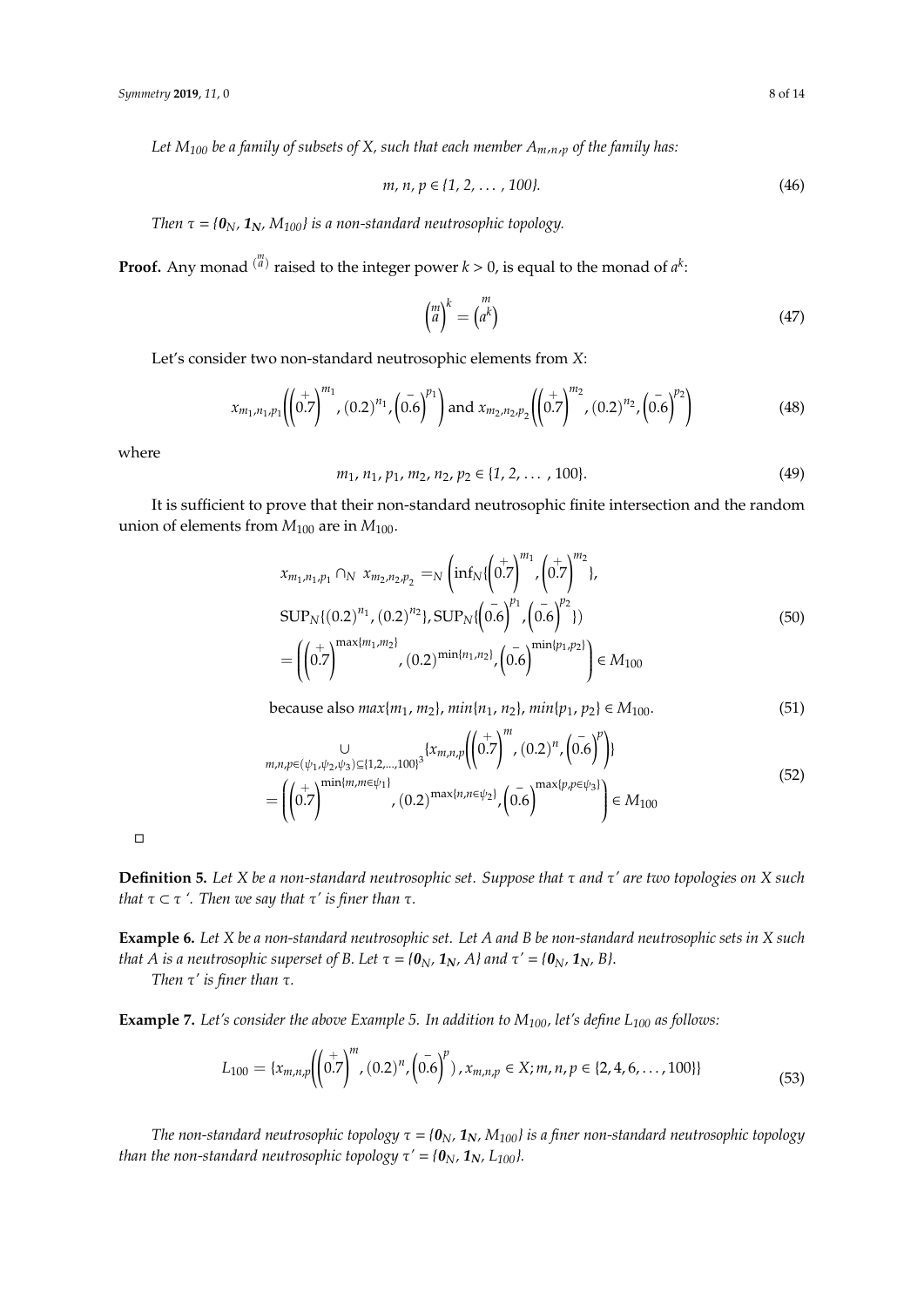**Definition 6.** *The subset Z of a non-standard neutrosophic topological space X is called a non-standard neutrosophic closed set if its complement C<sup>N</sup> (Z) is open in X.*

**Example 8.** *Let Y be a non-standard neutrosophic infinite set*

$$
Y = \{y_{m,n} \left( \left( 0.5 \right)^m, \left( 0.1 \right)^n, \left( 0.5 \right)^m \right), y_{m,n} \in Y; m, n \in \{1, 2, \ldots\} \} \tag{54}
$$

*and P (Y) the power set of Y.*

*Let*  $\tau \subseteq P(Y)$  *be a non-standard neutrosophic topology.* 

*Each non-standard neutrosophic set*  $A \in \tau$  *is a non-standard neutrosophic open set and closed set in the same time, because its non-standard neutrosophic complement*  $C_N(A) = A$ .

**Proof.** For any *ym*,*n*∈*Y* one has:

$$
C_N(y_{m,n}) = C_n \left( \left( 0.5 \right)^m, \left( 0.1 \right)^n, \left( 0.5 \right)^m \right) = \left( \left( 0.5 \right)^m, \left( 0.1 \right)^n, \left( 0.5 \right)^m \right) = y_{m,n}
$$
(55)

 $\Box$ 

**Theorem 1.** *Unlike in classical topology, the non-standard neutrosophic empty-set*  $\mathbf{0}_N$  *and the non-standard neutrosophic whole set 1<sup>N</sup> are not necessarily closed, since they are not the non-standard neutrosophic complement of each other.*

**Proof.**

$$
C_N (^{-0}, 1^+, 1^+) =_N (1^+, 1^+, -0) \neq (1^+, -0, -0)
$$
, and reciprocally: (56)

$$
C_N (1^+, -0, -0) =_N (-0, -0, 1^+) \neq (-0, 1^+, 1^+).
$$
 (57)

**Theorem 2.** *In a non-stardard neutrosophic topology there may be non-standard neutrosophic sets which are both open and closed set.*

**Proof.** See the above Example 8.

**Theorem 3.** *Unlike in classical topology, the intersection of two non-standard neutrosophic closed sets is not necessarily a non-standard neutrosophic closed set. Moreover, the union of two non-standard neutrosophic closed sets is not necessarily a non-standard neutrosophic closed set.*

**Proof.** Consider Example 3 above.

Let 
$$
A = (T_2, I_2, F_2)
$$
 and  $B = (T_1, I_1, F_1)$ . Note that  $C_N A = (F_2, I_2, T_2)$  and  $C_N B = (F_1, I_1, T_1)$ . (58)

Then 
$$
C_N A \cap_N C_N B = (F_2, I_1, T_2).
$$
 (59)

Since C<sub>N</sub> (C<sub>N</sub>A 
$$
\cap_N
$$
 C<sub>N</sub>B) = (T<sub>2</sub>, I<sub>1</sub>, F<sub>2</sub>) (60)

is not non-standard neutrosophic open set in *X*, we have that  $C_N A \cap N C_N B$  is not a non-standard neutrosophic closed set in *X*. Also,

$$
C_N A \cap_N C_N B = (F_1, I_2, T_1). \tag{61}
$$

Since C<sub>N</sub> (C<sub>N</sub>A 
$$
\cap_N
$$
 C<sub>N</sub>B) = (T<sub>1</sub>, I<sub>2</sub>, F<sub>1</sub>) (62)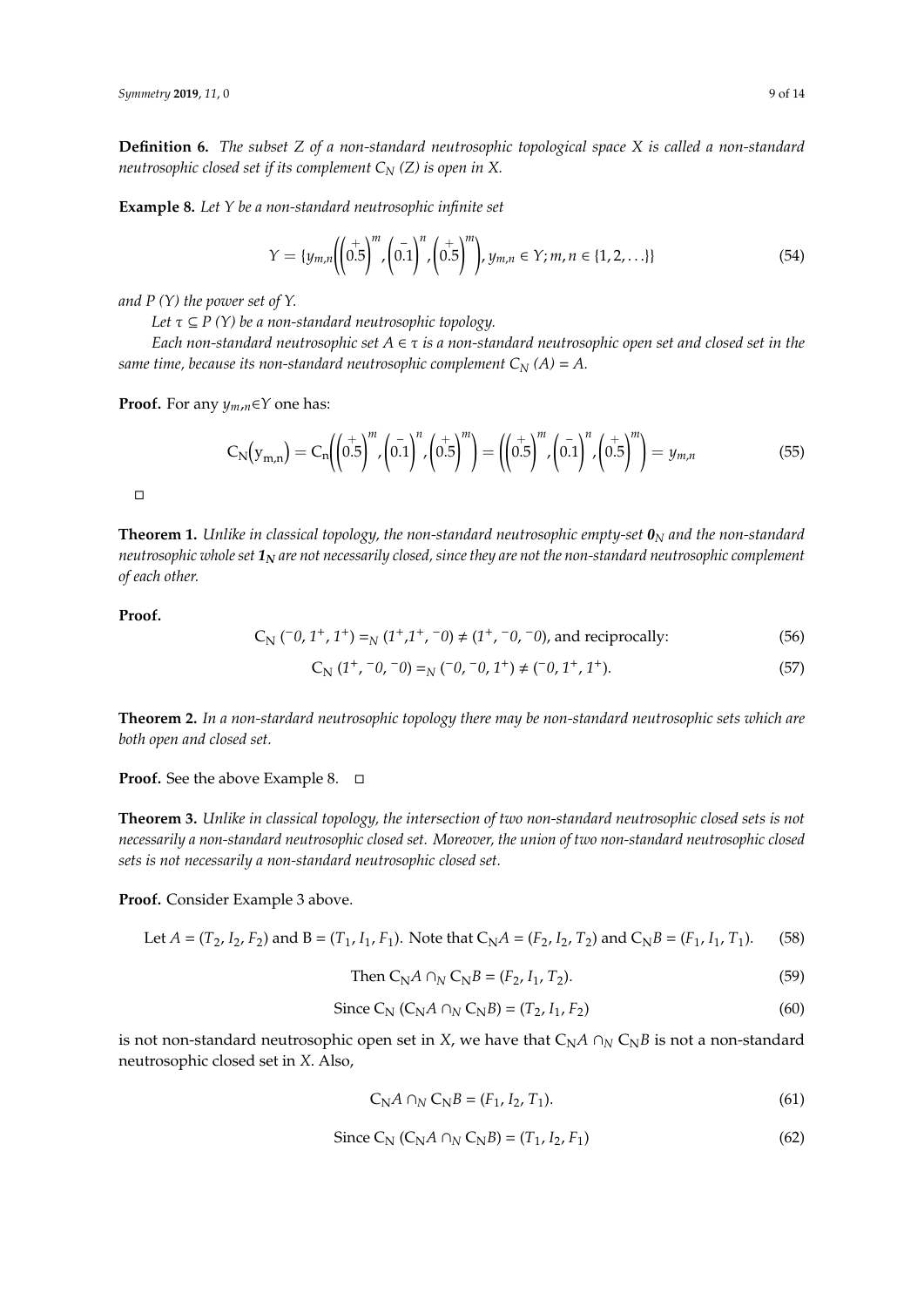is not non-standard neutrosophic open set in *X*, we have that  $C_N A \cap N C_N B$  is not a non-standard neutrosophic closed set in *X.*

**General Remark 1.** *Since the non-standard neutrosophic aggregation operators (conjunction, disjunction, complement) needed in non-standard neutrosophic topology, are defined by classes of operators (not by exact unique operators) respectively, the classical topological space theorems and properties extended (by the transfer principle) to the non-standard neutrosophic topological space may be valid for some non-standard neutrosophic operators, but invalid for other classes of neutrosophic aggregation operators.*

Even worth, due to the fact that non-standard neutrosophic conjunction/disjunction/complement are, in addition, based on fuzzy t-norms and fuzzy t-conorms, which are not fixed either, but characterized by classes!

{Similarly for fuzzy and intuitionistic fuzzy aggregation operators.}

For example, the neutrosophic intersection/ $\lambda_N$  can be defined in 2 ways:

$$
(T_1, I_1, F_1) \wedge_N (T_2, I_2, F_2) = (T_1 \wedge_F T_2, I_1 \wedge_F I_2, F_1 \wedge_F F_2)
$$
\n(63)

And

$$
(T_1, I_1, F_1) \wedge_N (T_2, I_2, F_2) = (T_1 \wedge_F T_2, I_1 \vee_F I_2, F_1 \wedge_F F_2). \tag{64}
$$

In turn, the fuzzy t-norms  $(\setminus_F)$  and fuzzy t-conorm  $(\setminus_F)$  are also defined in many ways; for example I know at least 3 types of fuzzy t-norms:

$$
a/\langle E \mid b = \min \{a, b\} \tag{65}
$$

$$
a/\sqrt{p} b = ab \tag{66}
$$

$$
a/\langle_F b = max \{a + b - 1, 0\}\tag{67}
$$

and 3 types of fuzzy t-conorms:

$$
a\vee_F b = \max\{a, b\} \tag{68}
$$

$$
a/\lambda_F b = a + b - ab \tag{69}
$$

$$
a/\langle_E b = min \{a + b, 1\}\tag{70}
$$

therefore there exist at least  $2·3·3 = 18$  possibilities to define the neutrosophic *t-norm* ( $\land_N$ ).

There exist at least the same number 18 of possibilities of defining the neutrosophic *t-conorm* ( $\vee$ <sub>N</sub>). From these 18 possibilities of defining/ $\lambda_N$  and  $\lambda_N$  for some of them the classical topological theorems extended to non-standard neutrosophic topology may be valid, for others invalid.

**Definition 7.** *Let (X,* τ*) be a nonstandard neutrosophic topological space. Let A be a non-standard neutrosophic set in X. Then the Non-standard Neutrosophic Closure of A is the intersection of all non-standard neutrosophic closed supersets of A, and we denote it by cl<sup>N</sup> (A). The Non-standard Neutrosophic Closure of A is the smallest nonstandard neutrosophic closed set in X that neutrosophically includes A.*

**Example 9.** *Let X be a non-standard neutrosophic set:*

$$
X = \{x_1(0.4, 0.1, 0.5), x_2(0.5, 0.1, 0.4), x_3(0.5, 0.1, 0.5)\}\
$$
 (71)

*and the following non-standard neutrosophic topology:*

$$
\tau = \{\Phi_N, 1_N, A_1\{x_1(0.4, 0.1, 0.5), A_2\{x_2(0.5, 0.1, 0.4), A_3\{x_3(0.5, 0.1, 0.5)\}\}\}\
$$
(72)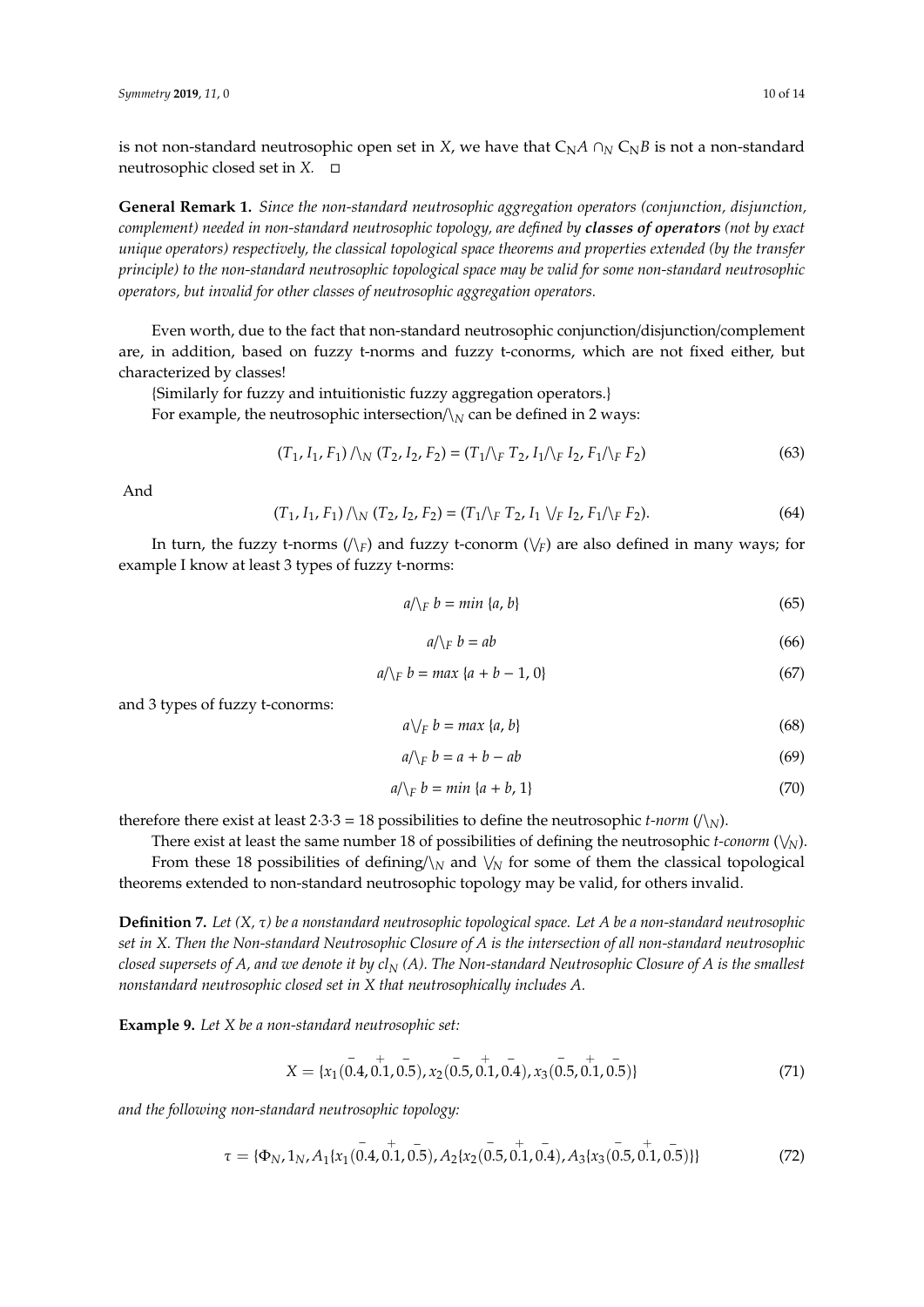where

$$
\Phi_N = \{x_1(0, 1, 1), x_2(0, 1, 1), x_3(0, 1, 1), 1_N = x_1(1, 0, 0), x_1(1, 0, 0), x_1(1, 0, 0)\}\
$$
(73)

**Proof.** τ is a non-standard neutrosophic topology because:

$$
A_1 \cap_N A_2 = A_1, A_1 \cap_N A_3 = A_1, A_2 \cap_N A_3 = A_3 \tag{74}
$$

$$
A_1 \cup_N A_2 = A_2, A_1 \cup_N A_3 = A_3, A_2 \cup_N A_3 = A_2, A_1 \cup_N A_2 \cup_N A_3 = A_2.
$$
 (75)

(*X*, τ) is a non-standard neutrosophic topological space.

The non-standard neutrosophic sets  $A_1$ ,  $A_2$ ,  $A_3$  are open sets since they belong to  $\tau$ .

*A*<sub>2</sub> is the non-standard neutrosophic complement of  $A_1$ , or  $C_N$  ( $A_2$ ) =  $A_1$ , therefore  $A_2$  is a non-standard neutrosophic closed set in *X*.

*A*<sub>3</sub> is the non-standard neutrosophic complement of  $A_3$  (itself), or  $C_N(A_3) = A_3$ , therefore  $A_3$  is also a non-standard neutrosophic closed set in *X*.

*A*<sub>2</sub> and *A*<sub>3</sub> are nonstandard neutrosophic supersets of *A*<sub>1</sub>, since *A*<sub>1</sub> ⊂ *A*<sub>2</sub> and *A*<sub>1</sub> ⊂ *A*<sub>3</sub>.

Whence, the *Non-standard Neutrosophic Closure* of *A*<sup>1</sup> is the intersection of its non-standard neutrosophic closed supersets *A*<sup>2</sup> and *A*3, or

$$
cl_N(A_1) = _N A_2 \cap _N A_3 = _N A_3 \tag{76}
$$

 $\Box$ 

**Definition 8.** *The Non-standard Neutrosophic Interior of A is the union of all non-standard neutrosophic open subsets of A that are contained in A, and we denote it by int* $<sub>N</sub>$  (A).</sub>

*The Non-standard Neutrosophic Interior of A is the largest non-standard neutrosophic open set in X that is neutrosophically included into A.*

**Example 10.** *Into the previous Example 9, let's compute*  $int_N (A_2)$ *.* 

*A*<sub>1</sub> and *A*<sub>3</sub> are non-standard neutrosophic open sets in *X*, with  $A_1 \subset N$  *A*<sub>2</sub> and  $A_3 \subset N$  *A*<sub>2</sub> (77)

Whence

$$
int_{N} (A_{2}) = A_{1} \cup_{N} A_{3} = A_{3}. \qquad (78)
$$

**Definition 9.** Let  $(X, \tau)$  be a non-standard neutrosophic topological space, and let  $Y \subseteq_N X$  be a non-standard *neutrosophic subset of X. Then the collection*  $τ_Y = {O ∩_N Y, O ∈ τ}$  *is a topology on Y. It is called the non-standard neutrosophic subspace topology and Y is called a non-standard neutrosophic subspace of X.*

**Example 11.** *In the same previous Example 9, let's take*  $Y = A_3 \subset X$ *, and the non-standard neutrosophic subspace topology* −

$$
\tau_Y = \{\Phi_N, 1_N, A_3, \{(\stackrel{\cdot}{0.5}, \stackrel{\cdot}{0.1}, \stackrel{\cdot}{0.5})\}\}\tag{79}
$$

*Then Y is a non-standard neutrosophic topological subspace of X.*

**Definition 10.** *Let X and Y be two non-standard neutrosophic topological spaces. A map f:*

$$
X \to Y \tag{80}
$$

*is said to be non-standard neutrosophic continuous map if for each non-standard neutrosophic open set A in Y, the set f*  $^{-1}$  (A) is a non-standard neutrosophic open set in X.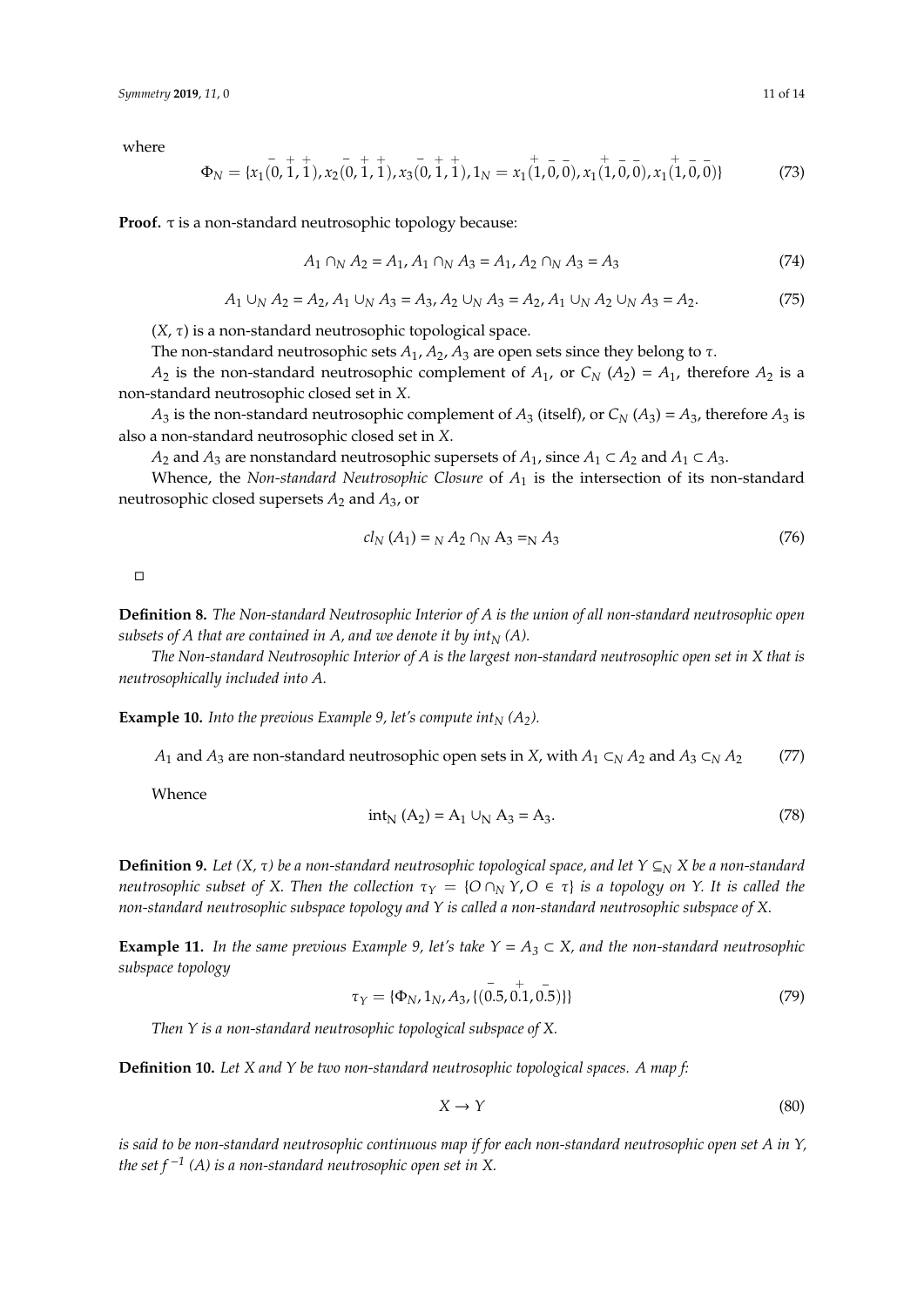**Example 12.** *Let X be a non-standard neutrosophic space. Let Y be a non-standard neutrosophic subspace of X. Then the inclusion map i:*  $Y \rightarrow X$  *is non-standard neutrosophic continuous.* 

**Example 13.** *Let X be a non-standard neutrosophic set. Suppose that* τ *and* τ*' are two non-standard neutrosophic topologies on X such that* τ*' is finer than* τ*. Then the identity map id: (X,* τ*')* → *(X,* τ*) is obviously non-standard neutrosophic continuous.*

**Definition 11.** *Let (X1,* τ*1) and (X2,* τ*2) be two non-standard neutrosophic topological spaces. Then*  $\tau_1 \times \tau_2 = N$   $\{U \times V : U \in \tau_1, V \in \tau_2\}$  *defines a topology on the product* 

$$
X_1 \times X_2 \tag{81}
$$

*The topology*  $\tau_1 \times \tau_2$  *is called non-standard neutrosophic product topology.* 

# **3. Development of Neutrosophic Topologies**

Since the first definition of neutrosophic topology and neutrosophic topological space [\[3\]](#page-12-2) in 1998, the neutrosophic topology has been developed tremendously in multiple directions and has added new topological concepts such as: neutrosophic crisp topological [\[6](#page-12-5)[–9\]](#page-12-6), neutrosophic crisp α-topological spaces [\[10\]](#page-12-7), neutrosophic soft topological k-algebras [\[11–](#page-12-8)[13\]](#page-12-9), neutrosophic nano ideal topological structure [\[14\]](#page-12-10), neutrosophic soft cubic set in topological spaces [\[15\]](#page-12-11), neutrosophic alpha m-closed sets [\[16\]](#page-12-12), neutrosophic crisp bi-topological spaces [\[17\]](#page-12-13), ordered neutrosophic bi-topological space [\[18\]](#page-12-14), neutrosophic frontier and neutrosophic semi-frontier [\[19\]](#page-12-15), neutrosophic topological functions [\[20\]](#page-12-16), neutrosophic topological manifold [\[21\]](#page-12-17), restricted interval valued neutrosophic topological spaces [\[22\]](#page-12-18), smooth neutrosophic topological spaces [\[23\]](#page-12-19), nω–closed sets in neutrosophic topological spaces [\[24\]](#page-12-20), and other topological properties [\[25,](#page-13-0)[26\]](#page-13-1), arriving now to the neutrosophic topology extended to the non-standard analysis space.

#### **4. Conclusions**

We have introduced for the first time the non-standard neutrosophic topology, non-standard neutrosophic toplogical space and subspace constructed on the non-standard unit interval]–0, 1+[<sub>M</sub> that is formed by real numbers and positive infinitesimals and open monads, together with several concepts related to them, such as: non-standard neutrosophic open/closed sets, non-standard neutrosophic closure and interior of a given set, and non-standard neutrosophic product topology. Several theorems were proven and non-standard neutrosophic examples were presented.

Non-standard neutrosophic topology (NNT) is initiated now for the first time. It is a neutrosophic topology defined on the *set of hyperreals*, while the previous neutrosophic topologies were initiated and developed on the *set of reals*.

The novelty of NNT is its possibility to be used in calculus due to the involvement of infinitesimals, while the previous neutrosophic topologies could not be used due to lack of infinitesimals.

Thus, the paper has contributed to the foundation of a new field of study, called non-standard neutrosophic topology.

As future work, we intend to study more non-standard neutrosophic algebraic structures, such as: non-standard neutrosophic group, non-standard neutroosphic ring and field, non-standard neutrosophic vector space and so on.

**Author Contributions:** The authors contributed in the following way: methodology by M.A.A.S.; and conceptualization by F.S.

**Funding:** This project was funded by the Deanship of Scientific Research (DSR) at King Abdulaziz University, Jeddah, under grant No. KEP-34-130-38. The authors, therefore, acknowledge with thanks DSR for technical and financial support.

**Conflicts of Interest:** The authors declare no conflict of interest.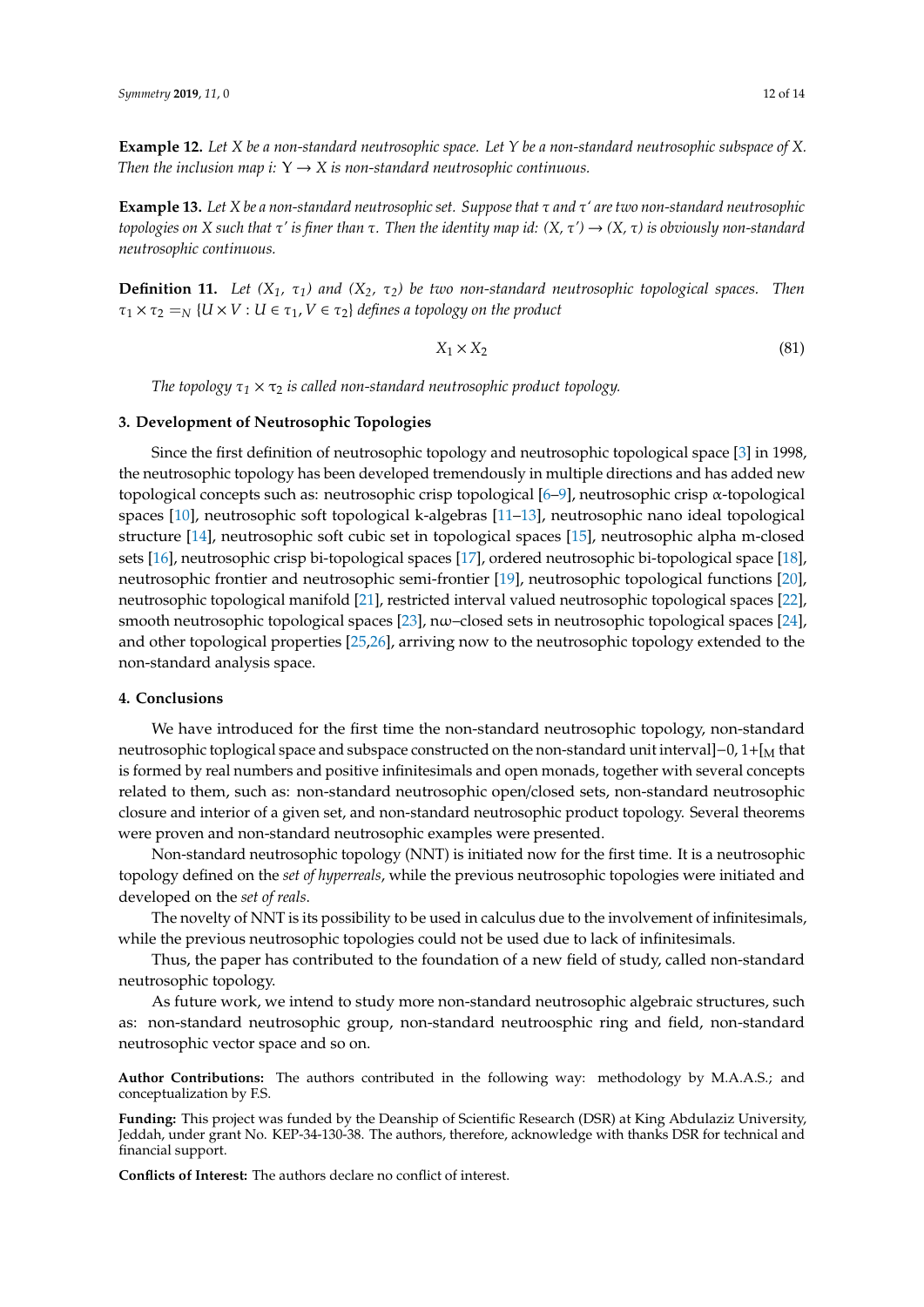## **References**

- <span id="page-12-0"></span>1. Insall, M.; Weisstein, E.W. Nonstandard Analysis. From MathWorld—A Wolfram Web Resource. Available online: http://mathworld.wolfram.com/[NonstandardAnalysis.html](http://mathworld.wolfram.com/NonstandardAnalysis.html) (accessed on 10 May 2019).
- <span id="page-12-1"></span>2. Robinson, A. *Non-Standard Analysis*; Princeton University Press: Princeton, NJ, USA, 1996.
- <span id="page-12-2"></span>3. Smarandache, F. A Unifying Field in Logics: Neutrosophic Logic Neutrosophy, Neutrosophic Set, Neutrosophic Probability and Statistics. 1998. Available online: http://fs.unm.edu/[eBook-Neutrosophics6.pdf](http://fs.unm.edu/eBook-Neutrosophics6.pdf) (accessed on 21 April 2019).
- <span id="page-12-3"></span>4. Smarandache, F. *Extended Nonstandard Neutrosophic Logic., Set, and Probability Based on Extended Nonstandard Analysis*; 31 pages, arXiv; Cornell University: Ithaca, NY, USA, 11 March 2019.
- <span id="page-12-4"></span>5. Smarandache, F. Extended Nonstandard Neutrosophic Logic, Set, and Probability Based on Extended Nonstandard Analysis. *arXiv* **2019**, arXiv:1903.04558.
- <span id="page-12-5"></span>6. AL-Nafee, A.B.; Al-Hamido, R.K.; Smarandache, F. Separation Axioms in Neutrosophic Crisp Topological Spaces. *Neutrosophic Sets Syst.* **2019**, *25*, 25–32. [\[CrossRef\]](http://dx.doi.org/10.5281/zenodo.2631488)
- 7. Al-Omeri, W. Neutrosophic crisp Sets via Neutrosophic crisp Topological Spaces. *Neutrosophic Sets Syst.* **2016**, *13*, 96–104. [\[CrossRef\]](http://dx.doi.org/10.5281/zenodo.570855)
- 8. Salama, A.A.; Smarandache, F.; ALblowi, S.A. New Neutrosophic Crisp Topological Concepts. *Neutrosophic Sets Syst.* **2014**, *4*, 50–54. [\[CrossRef\]](http://dx.doi.org/10.5281/zenodo.571462)
- <span id="page-12-6"></span>9. Salama, A.A.; Smarandache, F.; Kroumov, V. Neutrosophic Crisp Sets & Neutrosophic Crisp Topological Spaces. *Neutrosophic Sets Syst.* **2014**, *2*, 25–30. [\[CrossRef\]](http://dx.doi.org/10.5281/zenodo.571502)
- <span id="page-12-7"></span>10. Salama, A.A.; Hanafy, I.M.; Elghawalby, H.; Dabash, M.S. Neutrosophic Crisp α-Topological Spaces. *Neutrosophic Sets Syst.* **2016**, *12*, 92–96. [\[CrossRef\]](http://dx.doi.org/10.5281/zenodo.571137)
- <span id="page-12-8"></span>11. Akram, M.; Gulzar, H.; Smarandache, F. Neutrosophic Soft Topological K-Algebras. *Neutrosophic Sets Syst.* **2019**, *25*, 104–124. [\[CrossRef\]](http://dx.doi.org/10.5281/zenodo.2631510)
- 12. Mukherjee, A.; Datta, M.; Smarandache, F. Interval Valued Neutrosophic Soft Topological Spaces. *Neutrosophic Sets Syst.* **2014**, *6*, 18–27. [\[CrossRef\]](http://dx.doi.org/10.5281/zenodo.571417)
- <span id="page-12-9"></span>13. Bera, T.; Mahapatra, N.K. On Neutrosophic Soft Topological Space. *Neutrosophic Sets Syst.* **2018**, *19*, 3–15. [\[CrossRef\]](http://dx.doi.org/10.5281/zenodo.1235291)
- <span id="page-12-10"></span>14. Parimala, M.; Karthika, M.; Jafari, S.; Smarandache, F.; Udhayakumar, R. Neutrosophic Nano ideal topological structure. *Neutrosophic Sets Syst.* **2019**, *24*, 70–76. [\[CrossRef\]](http://dx.doi.org/10.5281/zenodo.2593925)
- <span id="page-12-11"></span>15. Cruz, R.A.; Irudayam, F.N. Neutrosophic Soft Cubic Set in Topological Spaces. *Neutrosophic Sets Syst.* **2018**, *23*, 23–44. [\[CrossRef\]](http://dx.doi.org/10.5281/zenodo.2156005)
- <span id="page-12-12"></span>16. Mohammed, F.M.; Matar, S.F. Fuzzy Neutrosophic Alpha <sup>m</sup>-Closed Sets in Fuzzy Neutrosophic Topological Spaces. *Neutrosophic Sets Syst.* **2018**, *21*, 56–65. [\[CrossRef\]](http://dx.doi.org/10.5281/zenodo.1408676)
- <span id="page-12-13"></span>17. Hamido, R.K.; Gharibah, T. Neutrosophic Crisp Bi-Topological Spaces. *Neutrosophic Sets Syst.* **2018**, *21*, 66–73. [\[CrossRef\]](http://dx.doi.org/10.5281/zenodo.1408695)
- <span id="page-12-14"></span>18. Devi, R.N.; Dhavaseelan, R.; Jafari, S. On Separation Axioms in an Ordered Neutrosophic Bitopological Space. *Neutrosophic Sets Syst.* **2017**, *18*, 27–36. [\[CrossRef\]](http://dx.doi.org/10.5281/zenodo.1175170)
- <span id="page-12-15"></span>19. Iswarya, P.; Bageerathi, K. A Study on Neutrosophic Frontier and Neutrosophic Semi-frontier in Neutrosophic Topological Spaces. *Neutrosophic Sets Syst.* **2017**, *16*, 6–15. [\[CrossRef\]](http://dx.doi.org/10.5281/zenodo.831913)
- <span id="page-12-16"></span>20. Arokiarani, I.; Dhavaseelan, R.; Jafari, S.; Parimala, M. On Some New Notions and Functions in Neutrosophic Topological Spaces. *Neutrosophic Sets Syst.* **2017**, *16*, 16–19. [\[CrossRef\]](http://dx.doi.org/10.5281/zenodo.831915)
- <span id="page-12-17"></span>21. Salama, A.A.; El Ghawalby, H.; Ali, S.F. Topological Manifold Space via Neutrosophic Crisp Set Theory. *Neutrosophic Sets Syst.* **2017**, *15*, 18–21. [\[CrossRef\]](http://dx.doi.org/10.5281/zenodo.570946)
- <span id="page-12-18"></span>22. Mukherjee, A.; Datta, M.; Sarkar, S. Restricted Interval Valued Neutrosophic Sets and Restricted Interval Valued Neutrosophic Topological Spaces. *Neutrosophic Sets Syst.* **2016**, *12*, 45–53. [\[CrossRef\]](http://dx.doi.org/10.5281/zenodo.571145)
- <span id="page-12-19"></span>23. El-Gayyar, M.K. Smooth Neutrosophic Topological Spaces. *Neutrosophic Sets Syst.* **2016**, *12*, 65–72. [\[CrossRef\]](http://dx.doi.org/10.5281/zenodo.571147)
- <span id="page-12-20"></span>24. Santhi, R.; Udhayarani, N. Nω –Closed Sets in Neutrosophic Topological Spaces. *Neutrosophic Sets Syst.* **2016**, *12*, 114–117. [\[CrossRef\]](http://dx.doi.org/10.5281/zenodo.571135)